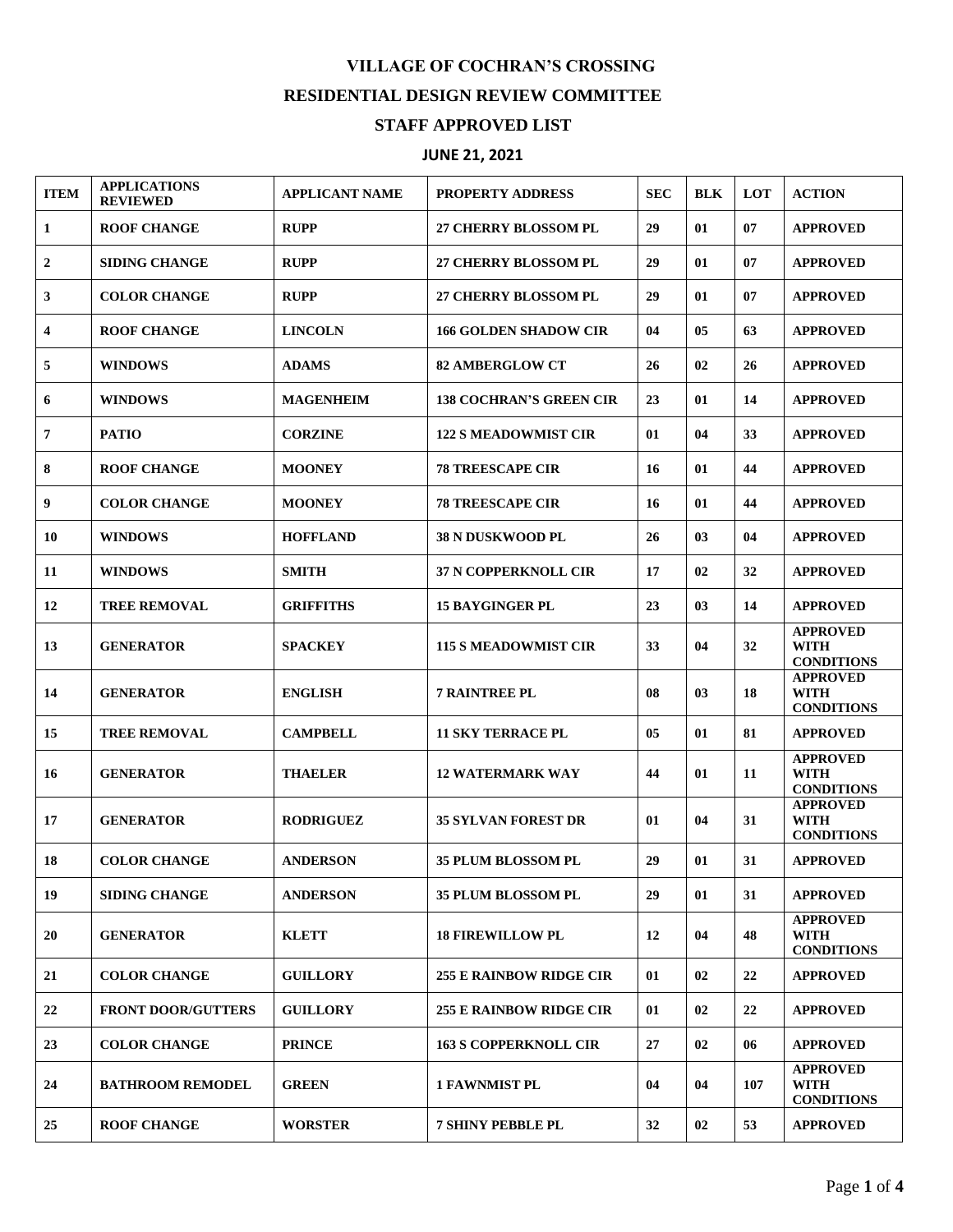| 26 | <b>ROOF CHANGE</b>    | <b>RODRIGUEZ</b>   | <b>28 SILVER ELM PL</b>        | 01 | 03 | 74 | <b>APPROVED</b>                                     |
|----|-----------------------|--------------------|--------------------------------|----|----|----|-----------------------------------------------------|
| 27 | <b>TREE REMOVAL</b>   | <b>SPARKS</b>      | <b>86 SUNNY SLOPE CIR</b>      | 32 | 02 | 28 | <b>APPROVED</b>                                     |
| 28 | <b>GENERATOR</b>      | <b>RASMUSON</b>    | 91 HOLLYMEAD DR                | 09 | 01 | 12 | <b>APPROVED</b><br><b>WITH</b><br><b>CONDITIONS</b> |
| 29 | <b>COLOR CHANGE</b>   | <b>PACHECO</b>     | <b>82 TREESCAPE CIR</b>        | 16 | 01 | 43 | <b>APPROVED</b>                                     |
| 30 | <b>FENCE</b>          | <b>SHEPHERD</b>    | <b>22 BOUGH LEAF PL</b>        | 40 | 01 | 38 | <b>APPROVED</b><br><b>WITH</b><br><b>CONDITIONS</b> |
| 31 | <b>FIREPIT</b>        | <b>HOLMES</b>      | <b>11 PALE DAWN PL</b>         | 42 | 01 | 21 | <b>APPROVED</b><br><b>WITH</b><br><b>CONDITIONS</b> |
| 32 | <b>PATIO</b>          | <b>HOLMES</b>      | <b>11 PALE DAWN PL</b>         | 42 | 01 | 21 | <b>APPROVED</b><br><b>WITH</b><br><b>CONDITIONS</b> |
| 33 | <b>COLOR CHANGE</b>   | <b>STOCK</b>       | <b>211 S PATHFINDERS CIR</b>   | 01 | 06 | 70 | <b>APPROVED</b>                                     |
| 34 | <b>ROOF CHANGE</b>    | <b>DELARIVA</b>    | <b>269 E GOLDEN ARROW CIR</b>  | 18 | 01 | 15 | <b>APPROVED</b>                                     |
| 35 | <b>GENERATOR</b>      | <b>WINNINGKOFF</b> | <b>22 WATERFORD CIR</b>        | 44 | 01 | 16 | <b>APPROVED</b><br><b>WITH</b><br><b>CONDITIONS</b> |
| 36 | <b>GENERATOR</b>      | <b>ZELTLER</b>     | <b>43 W STONY END PL</b>       | 31 | 03 | 01 | <b>APPROVED</b><br><b>WITH</b><br><b>CONDITIONS</b> |
| 37 | <b>COLOR CHANGE</b>   | <b>AVERETT</b>     | <b>26 SMOKERISE PL</b>         | 06 | 06 | 07 | <b>APPROVED</b>                                     |
| 38 | <b>OUTDOOR GRILL</b>  | <b>RUBIN</b>       | <b>54 EDGEMIRE PL</b>          | 23 | 02 | 50 | <b>APPROVED</b><br><b>WITH</b><br><b>CONDITIONS</b> |
| 39 | <b>PAVING</b>         | <b>RUBIN</b>       | <b>54 EDGEMIRE PL</b>          | 23 | 02 | 50 | <b>APPROVED</b><br><b>WITH</b><br><b>CONDITIONS</b> |
| 40 | <b>SCREENED PORCH</b> | <b>HUBBARD</b>     | <b>2 ASH BRANCH CT</b>         | 08 | 03 | 34 | <b>APPROVED</b><br><b>WITH</b><br><b>CONDITIONS</b> |
| 41 | <b>ROOM ADDITION</b>  | <b>MICHELSON</b>   | <b>18 HIDDEN VIEW PL</b>       | 17 | 01 | 63 | <b>APPROVED</b><br><b>WITH</b><br><b>CONDITIONS</b> |
| 42 | <b>FLAG POLE</b>      | <b>SNODGRASS</b>   | <b>22 ABERDEEN CROSSING PL</b> | 48 | 01 | 24 | <b>APPROVED</b>                                     |
| 43 | <b>COLOR CHANGE</b>   | <b>RODRIQUEZ</b>   | <b>35 SYLVAN FOREST DR</b>     | 01 | 04 | 31 | <b>APPROVED</b>                                     |
| 44 | <b>PLAY STRUCTURE</b> | <b>WEHR</b>        | <b>42 GOLDEN SHADOW CIR</b>    | 02 | 03 | 01 | <b>APPROVED</b>                                     |
| 45 | <b>COLOR CHANGE</b>   | <b>DIAZ</b>        | <b>10 RAINTREE PL</b>          | 08 | 03 | 28 | <b>APPROVED</b>                                     |
| 46 | <b>GENERATOR</b>      | <b>GREGORY</b>     | <b>19 MOONSEED PL</b>          | 12 | 03 | 23 | <b>APPROVED</b><br><b>WITH</b><br><b>CONDITIONS</b> |
| 47 | <b>COLOR CHANGE</b>   | <b>SPENCER</b>     | <b>54 S STONY BRIDGE CIR</b>   | 10 | 03 | 20 | <b>APPROVED</b>                                     |
| 48 | <b>GENERATOR</b>      | <b>EGAN</b>        | <b>138 WIND RIDGE CIR</b>      | 30 | 01 | 15 | <b>APPROVED</b><br><b>WITH</b><br><b>CONDTIONS</b>  |
| 49 | <b>FENCE</b>          | <b>DEWITT</b>      | <b>2 GREEN SLOPE PL</b>        | 10 | 04 | 21 | <b>APPROVED</b>                                     |
| 50 | <b>FENCE</b>          | <b>MAHONY</b>      | <b>31 PALMER GREEN PL</b>      | 55 | 05 | 13 | <b>APPROVED</b><br><b>WITH</b><br><b>CONDITIONS</b> |
| 51 | <b>GENERATOR</b>      | <b>OBERG</b>       | <b>18 CASTLEGREEN CIR</b>      | 52 | 03 | 07 | <b>APPROVED</b><br><b>WITH</b><br><b>CONDITIONS</b> |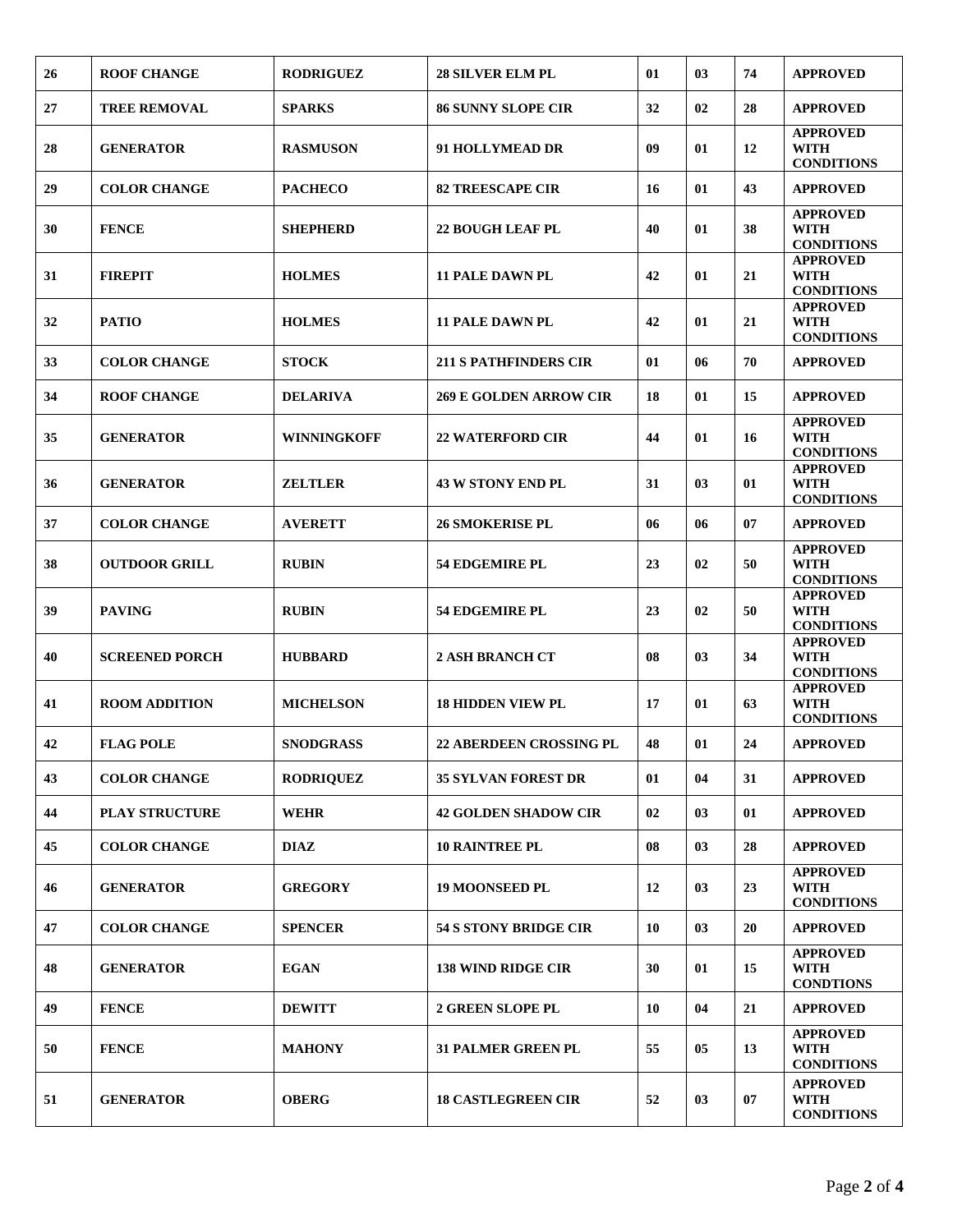| 52 | <b>GENERATOR</b>          | <b>GREGORY</b>   | <b>22 N CASTLEGREEN CIR</b>   | 52 | 03 | 06 | <b>APPROVED</b><br>WITH<br><b>CONDITIONS</b>        |
|----|---------------------------|------------------|-------------------------------|----|----|----|-----------------------------------------------------|
| 53 | <b>PERGOLA</b>            | <b>JOHNSTON</b>  | <b>7 WOODMERE PL</b>          | 21 | 02 | 14 | <b>APPROVED</b><br><b>WITH</b><br><b>CONDITIONS</b> |
| 54 | <b>PATIO</b>              | <b>JOHNSTON</b>  | <b>7 WOODMERE PL</b>          | 21 | 02 | 14 | <b>APPROVED</b><br><b>WITH</b><br><b>CONDITIONS</b> |
| 55 | <b>GENERATOR</b>          | <b>KELLER</b>    | <b>25 FLAGSTONE PATH</b>      | 42 | 01 | 50 | <b>APPROVED</b><br><b>WITH</b><br><b>CONDITIONS</b> |
| 56 | <b>ROOF</b>               | <b>ECKHARDT</b>  | <b>32 SILVER ELM PL</b>       | 01 | 03 | 75 | <b>APPROVED</b>                                     |
| 57 | <b>GENERATOR</b>          | <b>BULOVAS</b>   | <b>12 IVY POND PL</b>         | 45 | 02 | 09 | <b>APPROVED</b><br><b>WITH</b><br><b>CONDITIONS</b> |
| 58 | <b>GENERATOR</b>          | <b>BLAKELEY</b>  | <b>62 E SHADOWPOINT CIR</b>   | 08 | 03 | 39 | <b>APPROVED</b><br><b>WITH</b><br><b>CONDITIONS</b> |
| 59 | <b>TREE REMOVAL</b>       | <b>TOLIVER</b>   | <b>34 MISTFLOWER PL</b>       | 21 | 02 | 40 | <b>APPROVED</b>                                     |
| 60 | <b>GENEATOR</b>           | <b>BURCH</b>     | <b>55 N DUSKWOOD PL</b>       | 26 | 03 | 15 | <b>APPROVED</b><br><b>WITH</b><br><b>CONDITIONS</b> |
| 61 | <b>COLOR CHANGE</b>       | <b>BELFORTI</b>  | <b>293 E GOLDEN ARROW CIR</b> | 18 | 01 | 21 | <b>APPROVED</b>                                     |
| 62 | <b>PATIO</b>              | <b>DOZIER</b>    | <b>83 S COPPERSAGE CIR</b>    | 12 | 01 | 56 | <b>APPROVED</b><br><b>WITH</b><br><b>CONDITIOS</b>  |
| 63 | <b>GENERATOR</b>          | <b>GASTON</b>    | <b>38 CLOUDLEAP PL</b>        | 05 | 02 | 94 | <b>APPROVED</b><br><b>WITH</b><br><b>CONDITIONS</b> |
| 64 | <b>FENCE</b>              | <b>LLEWELLYN</b> | <b>19 S DUSKWOOD PL</b>       | 26 | 01 | 14 | <b>APPROVED</b>                                     |
| 65 | <b>GARAGE DOOR CHANGE</b> | <b>WAHLE</b>     | <b>22 S SUMMER CLOUD DR</b>   | 29 | 02 | 06 | <b>APPROVED</b>                                     |
| 66 | <b>ROOF CHANGE</b>        | <b>GILL</b>      | <b>42 COPPERLEAF DR</b>       | 09 | 02 | 01 | <b>APPROVED</b>                                     |
| 67 | <b>ROOF CHANGE</b>        | <b>CANYOCK</b>   | <b>25 TANAGER TRAIL</b>       | 03 | 02 | 22 | <b>APPROVED</b>                                     |
| 68 | <b>TREE REMOVAL</b>       | <b>WEHR</b>      | <b>187 N GOLDEN ARROW CIR</b> | 12 | 01 | 02 | <b>APPROVED</b>                                     |
| 69 | <b>GENERATOR</b>          | <b>MOHR</b>      | <b>334 S SILVERSHIRE CIR</b>  | 43 | 01 | 25 | <b>APPROVED</b><br>WITH<br><b>CONDITIONS</b>        |
| 70 | <b>FIREPIT</b>            | <b>VINSON</b>    | <b>3 WATERORD CIR</b>         | 44 | 02 | 06 | <b>APPROVED</b><br><b>WITH</b><br><b>CONDITIONS</b> |
| 71 | <b>PATIO</b>              | <b>VINSON</b>    | <b>3 WATERFORD CIR</b>        | 44 | 02 | 06 | <b>APPROVED</b><br>WITH<br><b>CONDITIONS</b>        |